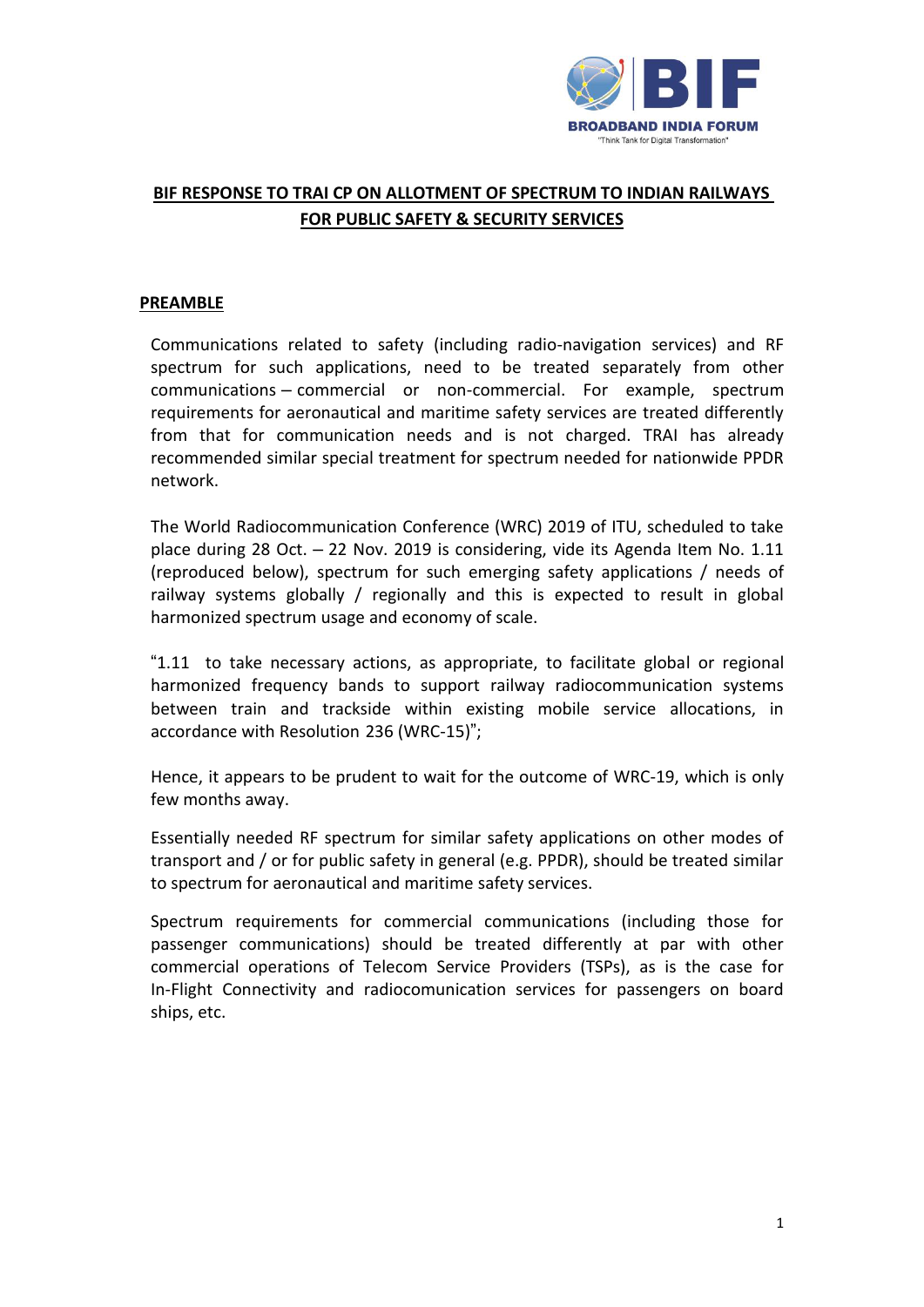

# **Q.1 Whether spectrum in 700 MHz band should be assigned to Indian Railways for RSTT in India? Please provide justification for your response.**

### **BIF Response**

BIF is of the clear opinion that 700MHz band should neither be reserved nor assigned to Indian Railways for Railway Radiocommunication System between Train and Trackside(RSTT). The reasons for the same are elaborated below:

1.With increased demand of data services & rapid consumption of data, which is exploding in India, with an annual growth rate of 23 per cent, the country requires sufficient spectrum in multiple bands for achieving the objectives of 'Digital India' as enunciated in NDCP-2018. 700 MHz is one of the prime spectrum bands which is proposed to be used for deployment of 5G services. It is very suitable for coverage purposes due to its excellent propagation characteristics & therefore it is one of the most sought after band for deployment of 5G.

2. TRAI in its recommendation dated 1 August 2018 for "Auction of Spectrum in 700 MHz, 800 MHz, 900 MHz, 1800 MHz, 2100 MHz, 2300 MHz, 2500 MHz, 3300-3400 MHz and 3400-3600 MHz Bands" considered this band for the next spectrum auction, recognizing the vibrant and continuously growing ecosystem in the 700 MHz band to be used for 5G services in alignment with what is being deployed globally.

3. The 700Mhz band is a prime IMT band and is centric to Rural Broadband applications and for bridging the 'Digital Divide. Not only is the 700Mhz band suitable for rural broadband solutions, it is also extremely suitable for In-building solutions in urban areas too.

4. The Band has been identified for IMT 2020 (5G) by ITU as well as NFAP.

5. 700 MHz Band is globally harmonised for IMT usage and many countries have deployment of mobile services in the band.. The 700 MHz Band plan 703-748/758-803 MHz has been adopted by APT countries occupying a total of 45 MHz paired spectrum. India too has followed this band plan. As such, the complete 45 MHz is required to be auctioned so that at least each operator gets 10+10 MHz for deployment of 5G.

6. Defence, which has been allocated 10Mhz paired spectrum in this band, may be requested / coordinated to vacate this band, keeping in view the national interest. In lieu of this spectrum, alternate frequency bands viz. 450-470 MHz or 2.5 GHz may be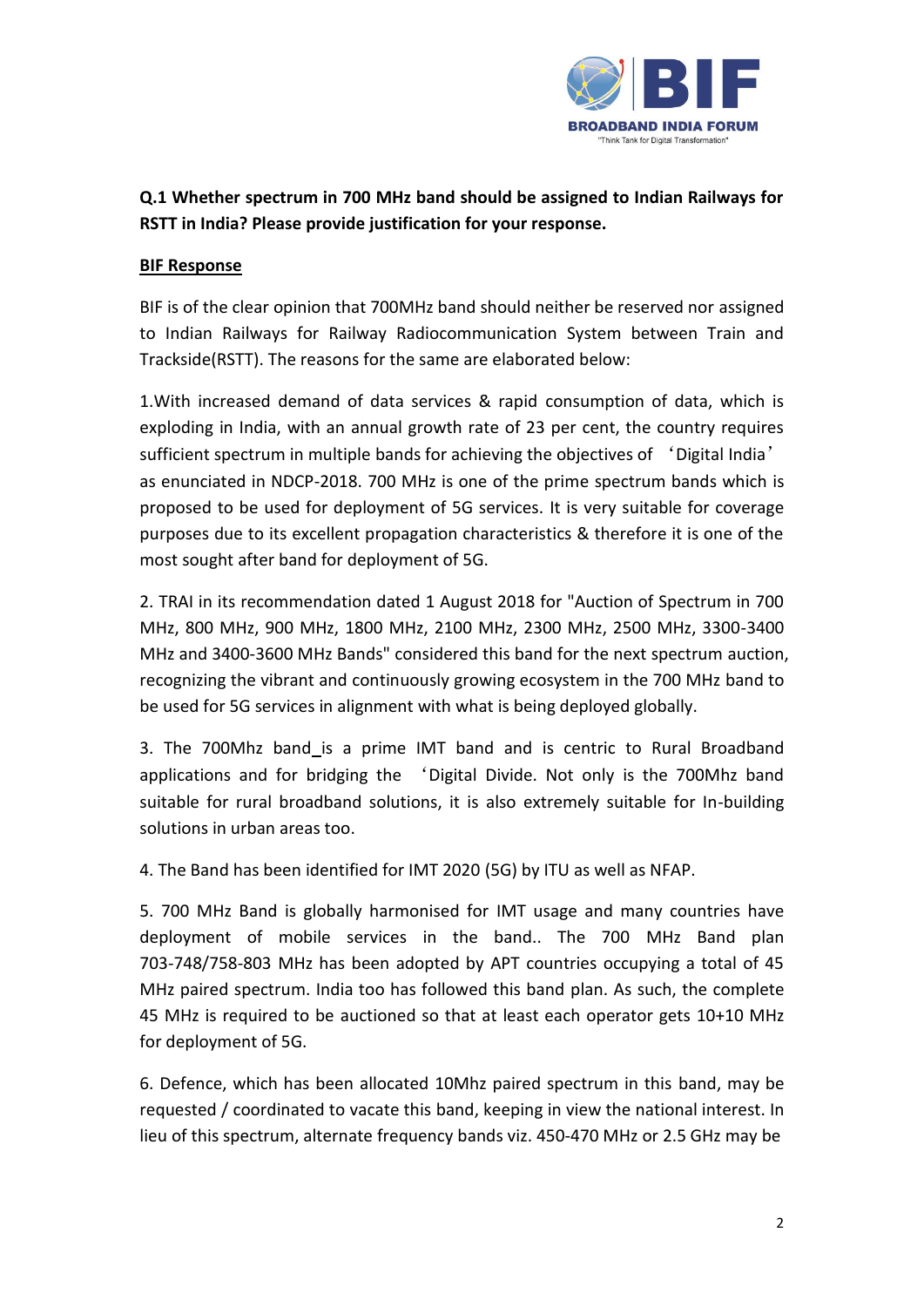

considered. In case of inescapable requirement of Defence, then only 5+5 MHz may be considered in this band.

7.. The Govt's own 5G High Level Forum for implementation of 5G has also recommended 700 MHz for 5G deployment

8. Hence, it is imperative that each of the 4 Telecom Service Providers (including the Govt. Operator BSNL/MTNL) must be provided at least 10Mhz paired spectrum (10+10) Mhz. to make effective use of the band for delivering 5G. Given this scenario, the total spectrum required will be 40+40 MHz, thereby leaving 5+5 MHz paired spectrum available for alternate use. This remaining portion of the band may be provided to Defence instead of the assigned 10MHz paired spectrum (10+10) MHz. If the same is found inadequate, it is requested that Defence be requested to shift to an alternate band

9. GSM-Railway is a wireless communications standard for railway communication and applications. It is based on European standards of European Rail Traffic Management System (ERTMS). GSM-R is built on GSM technology, and benefits from the economies of scale of its GSM technology. GSM-R is a secure platform for voice and data communication between railway operational staff, including drivers, dispatchers, shunting team members, train engineers, and station controllers. It delivers features such as group calls (VGCS), voice broadcast (VBS), location-based connections, and call pre-emption in case of an emergency. This will support applications such as cargo tracking, and passenger information services. According to the GSM-R industry, GSM-R will be supported until 2025-2030. In view of the above, it is proposed that Railways should continue to deploy GSM-R based Radiocommunication Systems for Public Safety and Security till such time that a new alternate proven technology in a globally harmonised spectrum band for Railways is identified by WRC-19 of ITU and then subsequently cost effective solutions are deployed in other Railway administrations

**10..** Given the fact that this requirement of the Railways is for the purpose of Public Safety & Security, no untested or unproven spectrum band should be allocated for this purpose. While GSM-R is globally proven technology, the emerging technologies for Next Generation RSTT are still yet to be proven. We understand that Global Spectrum Band harmonisation for emerging technologies for RSTT has not been completed yet and is likely to take some direction, post conclusion of WRC -19 (Agenda Item 1.11). Also the proposed band is required to be harmonised with the development initiatives from the railways signaling community which is working to introduce ETCS LEVEL 2 in the Indian Railway network.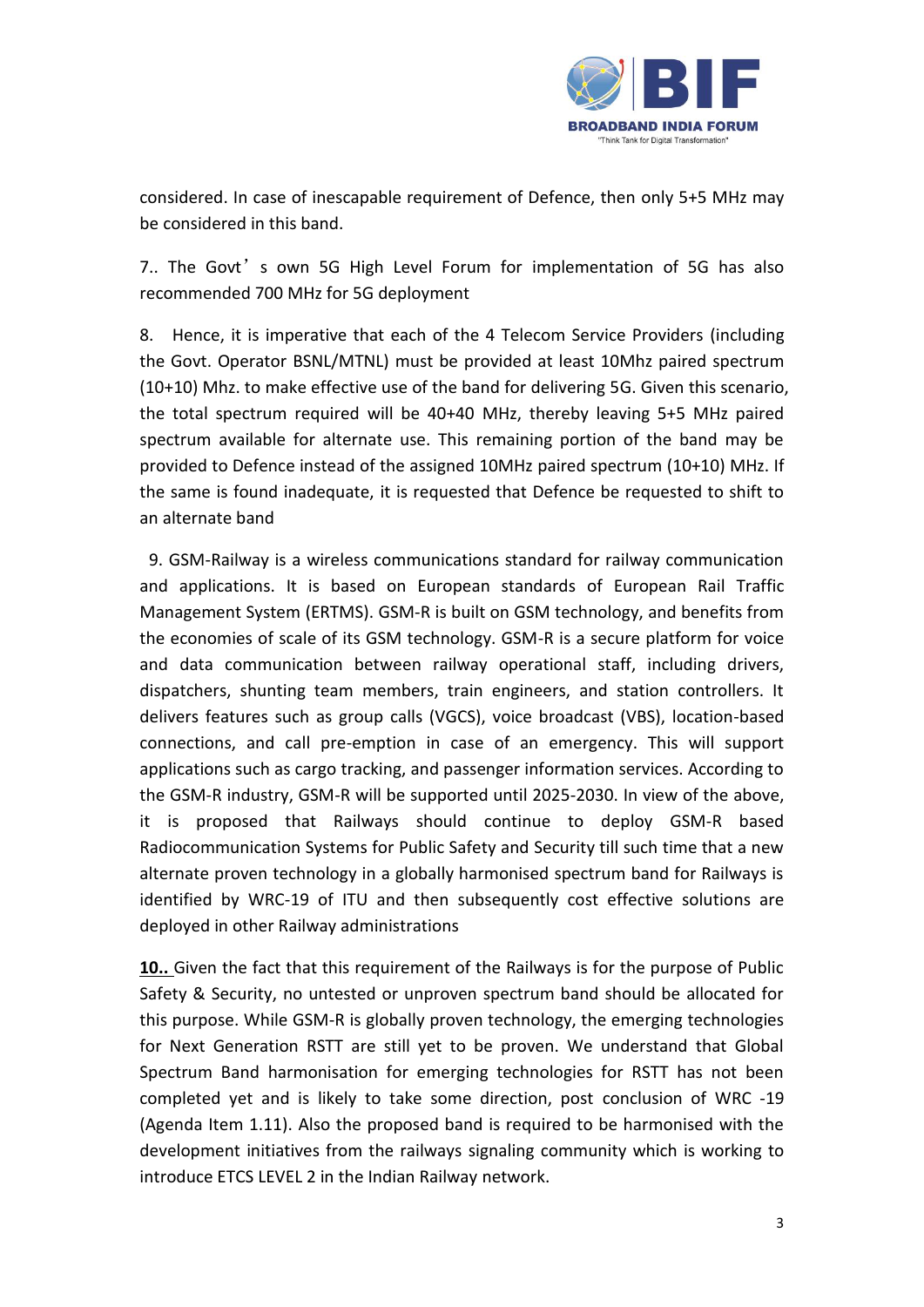

In view of the above, we once again reiterate that NO SPECTRUM in 700Mhz band should be assigned nor reserved for Railways. In fact, it would be more prudent for IR to wait for the outcome of WRC-19 for global harmonisation of the bands(s) for Future Mobile Communication Systems for Railways and wait thereafter for subsequently cost effective solutions to be deployed by other Railway administrations and proven & cost-effective equipments to be made available in these chosen bands before being adopted in India.

# **Q.2 In case your answer to Q1 is in affirmative, how much spectrum should be assigned to Indian Railways?**

#### **BIF Response**

Not Applicable. As mentioned in response to Q1 above, BIF feels that spectrum in the 700 MHz band should not be considered for RSTT.

# **Q.3 In case your answer to Q1 is negative, i) what are the other bands (including 450-470 MHz) in which spectrum can be assigned for RSTT, ii) how much spectrum should be assigned to Indian Railways?**

#### **BIF Response**

We once again reiterate that the correct approach would be to wait for the outcome of WRC-19 of ITU for regional or global harmonization of the bands(s) for RSTT. It may be prudent to wait for the spectrum bands to be chosen for global harmonisation. Also the chosen band is required to be harmonised with the development initiatives from the railways signaling community which is working to introduce ETCS LEVEL 2 in the Indian Railway network.

**Q.4 In case it is decided that spectrum in IMT bands which have already been earmarked for mobile services, be assigned to Indian Railways for RSTT in India, what should be the methodology (including price) of allotment of spectrum?** 

#### **BIF Response**

We once again strongly recommend bands already considered for IMT 2020 viz. 700Mhz band should not be reserved/ assigned to Railways, as mentioned in Response to Q1 above. We need precious 700MHz band to cater to the growing data needs of Digital India. We are a high population and a highly dense country unlike other countries and need this precious spectrum band to cater to the growing coverage and capacity needs of broadband penetration across the country.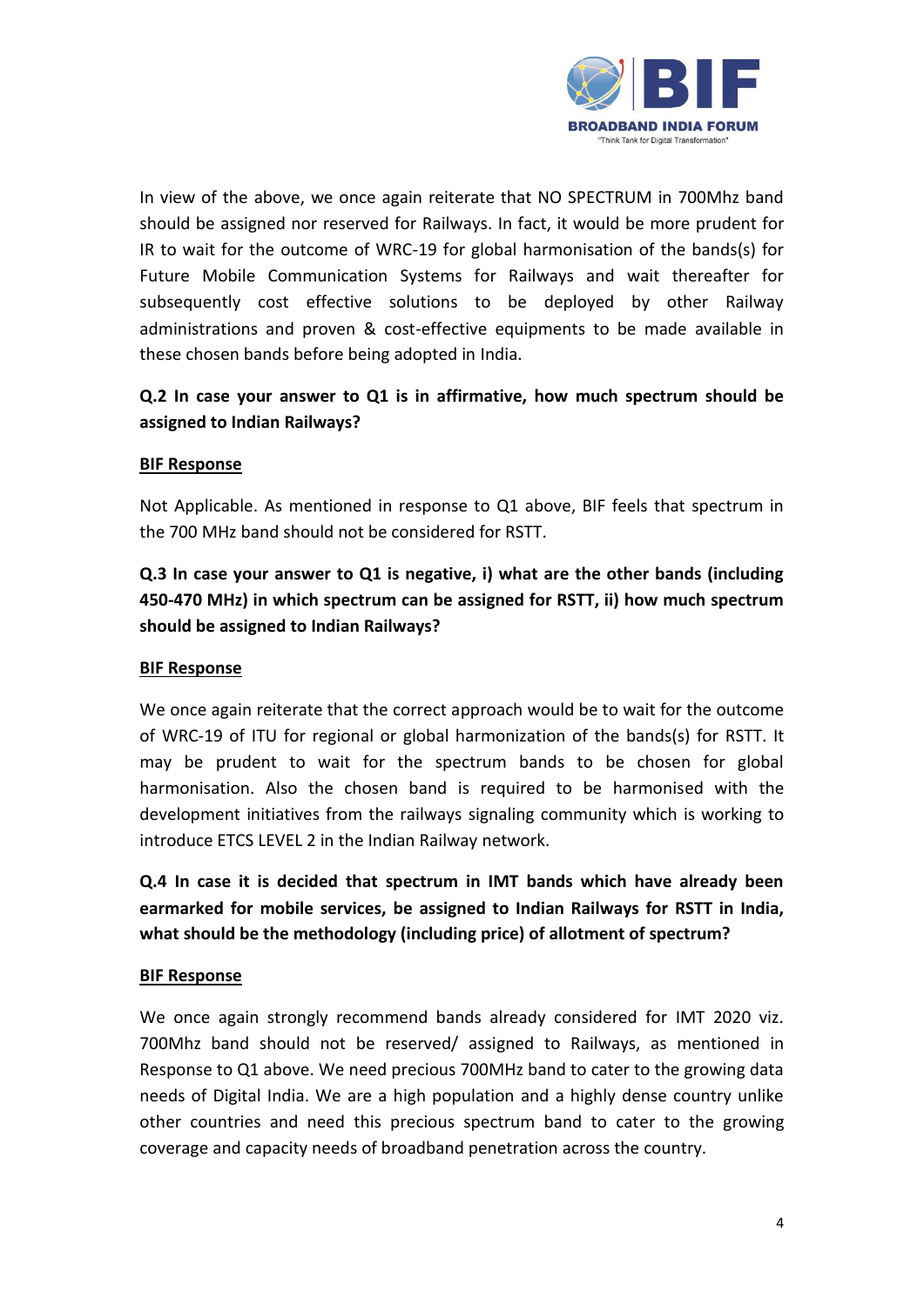

In the unlikely event that some part of the IMT band is assigned to IR, they must either participate in the auction or be asked to match the auction price

**Q.5 In case it is decided to assign spectrum in other spectrum bands (including 450-470 MHz band), what should be the methodology (including price) of allotment of spectrum?** 

#### **BIF Response**

We once again reiterate that the correct approach would be to wait for the outcome of WRC-19 of ITU for regional or global harmonization of the bands(s) for RSTT. It may be prudent to wait for the spectrum bands to be chosen for global harmonisation.

In case IMT band, is allocated, then IR maybe asked to either participate in the auction or be asked to match the auction price. If in case the auction price is not available in some band, then the nearest band price may be taken. For example, in case of 450Mhz band, the nearest band price that must be selected is the 700Mhz for which price is available. In case the 450 MHz is auctioned in future, then any difference in price (between the 450 MHz & 700 MHz) must be paid later.

# **Q.6 Do you foresee any challenges, if IR makes internet services available onboard i.e. within the train using spectrum allocated for signaling purpose?**

#### **BIF Response**

Already several IFMC License Service Providers are available who are licensed to provide these services over air, water & land. It is preferred that IR use the services of these commercial operators instead of trying to do everything themselves

However, in case they decide to provide the services by themselves, then they must obtain the license by paying the requisite License Fees and also purchase the requisite spectrum through auction or must match the auction price. If in case the auction price is not available in some band, then the nearest band price may be taken. For example, in case of 450Mhz band, the nearest band price that must be selected is the 700Mhz for which price is available. In case the 450 MHz is auctioned in future, then any difference in price (between the 450 MHz & 700 MHz) must be paid later.

Railways can consider providing internet after taking necessary ISP license from DOT within the assigned spectrum but in that scenario, Railways have to pay the spectrum fee at the rate of auction value paid by TSPs for same amount of spectrum.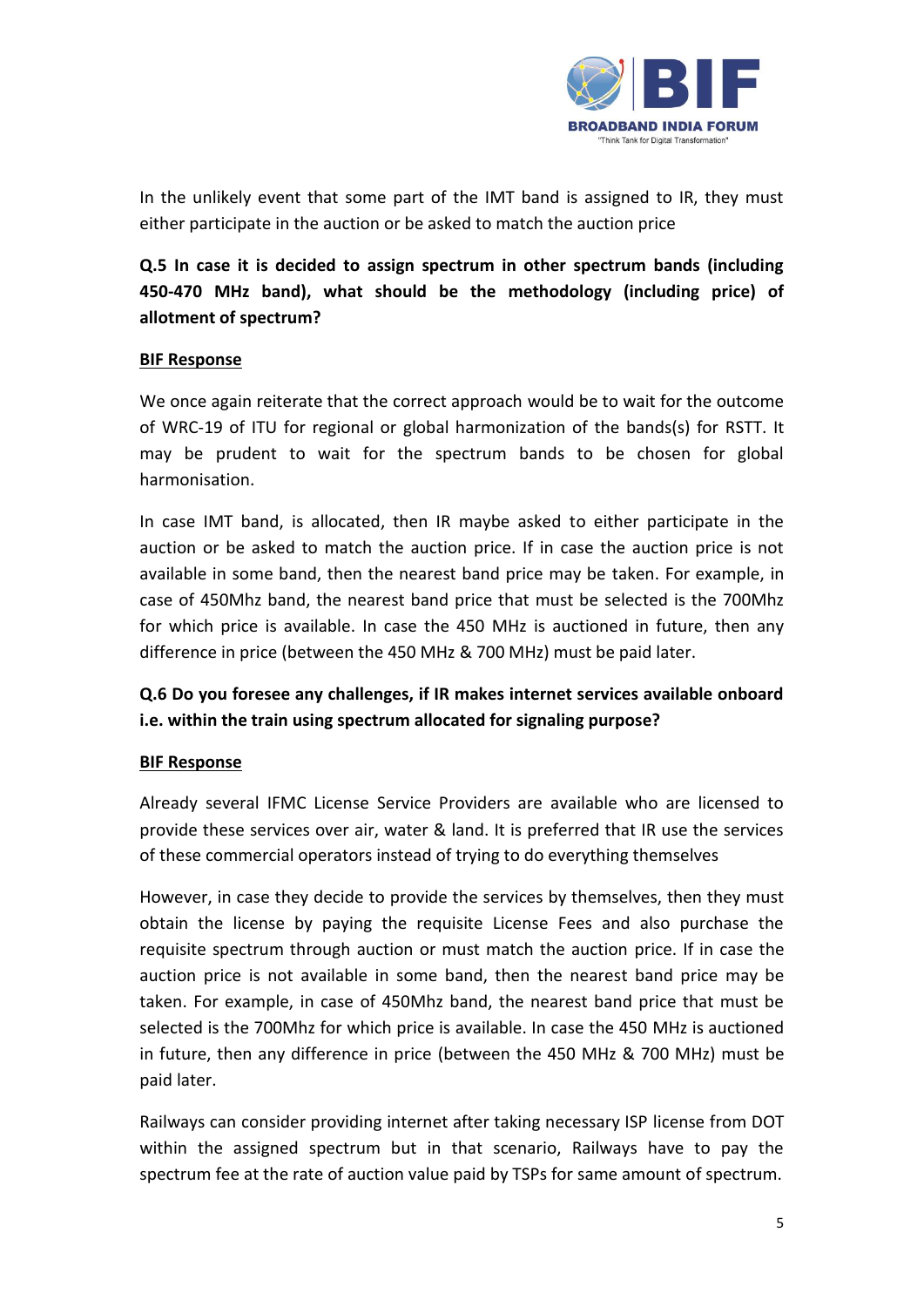

**Q.7 Whether the requirement of IR for RSTT can be fulfilled using the following alternate methods: i) Alternate method suggested in para 4.47, wherein a TSP could build, deploy and maintain LTE-R network for IR; while the control, use and operation of the LTE-R network may be with IR. OR ii) Alternate method suggested in para 4.48, wherein there could be a common integrated network (with common spectrum) for Public Safety i.e. Public Protection and Disaster Relief (PPDR) and Railways, using PS-LTE and LTE-R technology respectively. OR iii) Any other method as may be suggested by the stakeholders. (Please provide detailed response with justifications and required enabling provisions.)** 

#### **BIF Response**

Alternate Method i) suggests that one could get the LTE-R based network built and deployed through one of the existing TSPs who may have acquired spectrum in the 700 MHz band. In this case, the TSP will build the network for IR along the railway track for ETCS Level 2 based on LTE-R standards and at the same time utilize the same frequencies for its commercial operation elsewhere. This will take care of the effective utilization of the spectrum and state of art LTE-R network for IR. The control, use and operation of the LTE-R may be with IR only whereas the maintenance and SLA could be maintained by the concerned TSP.

Method suggested above in Para 4.47 may not be acceptable to Railways as they have to bear a proportional part of the cost of the assigned /used spectrum besides spectrum usage charge annually, while they may be interested in allocation of free spectrum as it relates to public safety.

Alternate Method ii) suggests that we could have an integrated network for Public Safety i.e. Public Protection and Disaster Relief (PPDR) and Railways, though it must be clearly mentioned that this is not a proven solution and not implemented anywhere as per the requirement of our Railways which needs a cost effective and proven solution in an established and globally harmonised spectrum band with implementation of ETCS Level 2 Signaling along with quad play LTE-R based solution working in Railway networks for a few years.

As per Method ii), PPDR and Railways, both have the requirement of a robust communication system. Since requirement of Railways is limited to the rail network, it could be possible that a common network is put in place which can be used both for PPDR as well as for providing Public Safety & Security Services in the Railways. TRAI in its recommendations on " "Next Generation Public Protection and Disaster Relief (PPDR) communication networks" has also recommended that Government